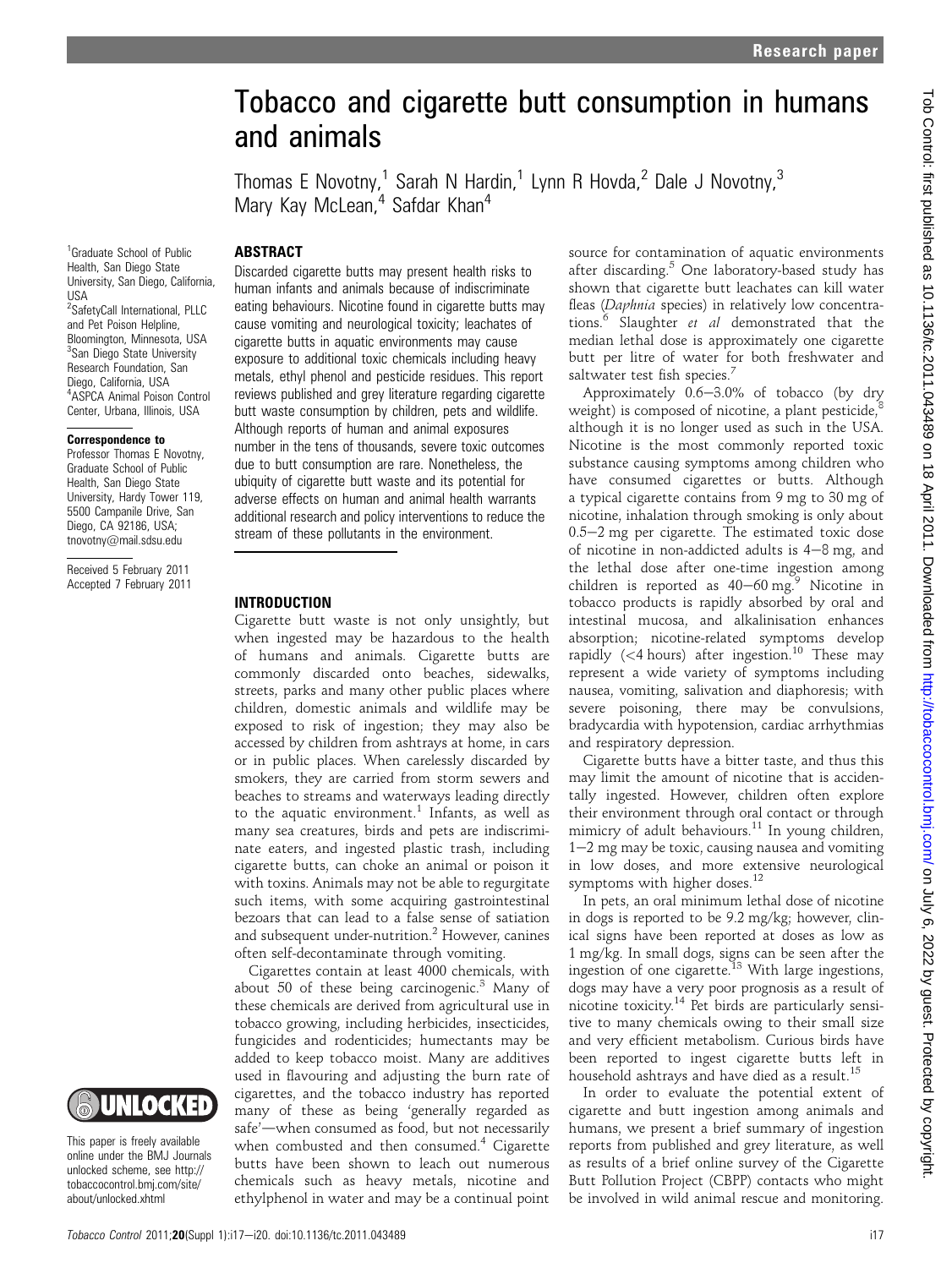We also report data from two national veterinary poison control resource centres.

## **Methods**

First, we searched published material using the PubMed database to identify reports on cigarette butt ingestion by humans or animals. Second, boolean searches were conducted using http:// google.com for "cigarette butt ingestion", "my dog ate a cigarette", "animals that eat cigarette butts", "child poisoning" and "child cigarette ingestion". Published material found on the web search was retrieved from the San Diego State University library databases. Next, we posted a request on the CBPP website (http://www.cigwaste.org) seeking information from website visitors regarding cigarette butt ingestion by wildlife or pets. We then used SurveyMonkey,<sup>16</sup> a free online market research tool, to seek information by email from CBPP voluntary contacts regarding cigarette butt ingestion by marine animals including birds, mammals, turtles and fish. This survey consisted of 10 questions asking whether the volunteers had worked with marine animals and had observed ingested cigarette butts; if they had any specific knowledge of reports on animals ingesting cigarette butts; and if they knew of cigarette butts found on necropsies of recovered animals. The survey allowed open-ended responses to refer to other individuals, organisations or reports. In addition, specific information was sought from the San Diego Zoo pathology database involving recovered wildlife and zoo animals' necropsy reports. Finally, co-authors (MKMcL and LRH) provided data from the ASPCA Animal Poison Control Center (AAPC), Urbana, Illinois, and the Pet Poison Help Line (PPH), Bloomington, Minnesota, on reported cigarette and cigarette butt ingestion from 2005 to 2010.

## RESULTS

## Cigarette butt consumption by humans

Reports of accidental ingestion of cigarettes (and butts) are not uncommon among children, especially those  $<6$  years old. Most reports and reviews of cigarette and butt ingestion have described few significant toxic responses or sequelae among children to cigarette or butt consumption (table 1), but some have shown severe toxicity with as few as two cigarettes consumed.<sup>17</sup>

Some concern was raised<sup>22</sup> about the possible differences between European and American tobacco's nicotine content because the two studies reporting more severe observed toxicity were European (in Greece and Italy). Malizia et  $al^9$  described four children who ingested two cigarettes each and developed salivation, vomiting, diarrhoea, tachypnoea, tachycardia and hypotension within 30 minutes, and depressed respiration and cardiac arrhythmias within 40 minutes. Convulsions occurred

within 60 minutes of ingestion. All recovered after gastric lavage with activated charcoal, intermittent positive pressure ventilation and intravenous diazepam for convulsions. In addition, one older prospective study<sup>17</sup> also reported toxicity among four of five children (aged 20 months-9 years) consuming from half to four pieces of nicotine gum.

In a review of 20 cases of 'cigarette tobacco' ingestion by children  $\leq$ 2 years of age in Wisconsin,<sup>19</sup> 13 children were treated with emetics and activated charcoal, and only one child was symptomatic enough to require hospitalisation. In Philadelphia, the Albert Einstein Hospital Emergency Department described 700 children <6 years old who ingested cigarettes or cigarette butts and reported to the Poison Control Centre in 1988-91.<sup>18</sup> Of these, 143 (20.4%) were symptomatic, and vomiting was the only symptom in 138 (98.6%), occurring in <20 minutes in 104 (74.3%). In 1997, the Rhode Island Department of Health reported 146 cases of cigarette butt ingestion among children  $<$ 6 years old; of these, approximately one-third displayed transient nicotine toxicity.<sup>21</sup> During 2001 to 2006, 276 children presented at the Japan Red Cross Hospital with cigarette ingestion.<sup>23</sup> The majority of these were  $\lt 1$  year old, and 83% were asymptomatic and thus treated with only observation.

Based on the population-representative National Electronic Injury Surveillance System of the US Consumer Product Safety Commission, Quirk $^{24}$  reported approximately 12 000 total cigarette injuries in  $2002-7$ . Of these, about 4400 (one-third) were listed as 'ingestion' or 'poisoning'. The other most common diagnoses were burns (43%) and bruises or abrasions (12%). From 2006 to 2008, the American Association of Poison Control Centers (AAPCC) reported nearly 14 000 injuries caused by tobacco products among children,  $70\%$  of whom were  $<6$  years old. Most of these exposures (90%) were due to the ingestion of cigarettes or cigarette butts.<sup>25</sup> The vast majority of these incidents were non-toxic and the children were not hospitalised.

A recent study of new, flavoured, dissolvable, candy-like smokeless tobacco products<sup>26</sup> provided further information regarding accidental consumption. Connolly et al analysed 13 705 tobacco product ingestion cases reported to the National Poison Data System for 2006-8, most (70%) of which were among infants <1 year of age. Smokeless tobacco products were the second most common tobacco products ingested by children, after cigarettes and used filter tips, and increased in proportion with increasing age. Further regulatory review of these new products was recommended.

## Cigarette butt consumption by pets and wildlife

Reports of nicotine ingestion in domestic animals are rare; however, this ingestion can cause excessive salivation, excitement, tremors, vomiting, lack of coordination, weakness,

Table 1 Reports of cigarette and butt ingestion among children, 1983-2009

| Study site and author                       | Year        | No  | Age                     | % Symptomatic                     | % Hospitalised | <b>Comments</b>                                           |
|---------------------------------------------|-------------|-----|-------------------------|-----------------------------------|----------------|-----------------------------------------------------------|
| Italy (Malizia, 1983) <sup>9</sup>          | 1983        | 4   |                         | 100                               | 100            | Severe toxicity, including convulsions                    |
| USA (Smolinske, 1988) <sup>17</sup>         | 1988        | 51  | $5$ months $-2.5$ years | 26% of 19 butt<br>ingestion cases |                | Dose response, starting with one cigarette<br>consumed    |
| Philadelphia (McGee, 1995) <sup>18</sup>    | $1988 - 91$ | 700 | Mean 12 months          | $20.4$ ( $>90\%$ )<br>vomiting)   | $<$ 1          | One with nicotine toxicity, observational<br>therapy only |
| Wisconsin (Bonadio, 1989) <sup>19</sup>     | 1988        | 20  | $<$ 2 vears             | 50                                |                | One with nicotine toxicity, induced vomiting              |
| Greece (Petridou, 1995) <sup>20</sup>       | 1995        | 15  | $2-4$ years             | 100                               | 100            | Vomiting and tachycardia, gastric lavage and<br>charcoal  |
| Rhode Island (CDC, 1997) <sup>21</sup>      | $1994 - 6$  | 146 | Mean 11.6 months        | 33                                |                | Minor toxic effects                                       |
| Long Island (Sisselman, 1996) <sup>22</sup> | $1993 - 5$  | 223 | $<$ 6 years             | 18                                |                | No gastric lavage indicated, observation only             |
| Japan (Kubo, 2008) $^{23}$                  | $2001 - 6$  | 276 | Median 1 year           | 17                                | $<$ 1          | No lavage, observation for 2 hours                        |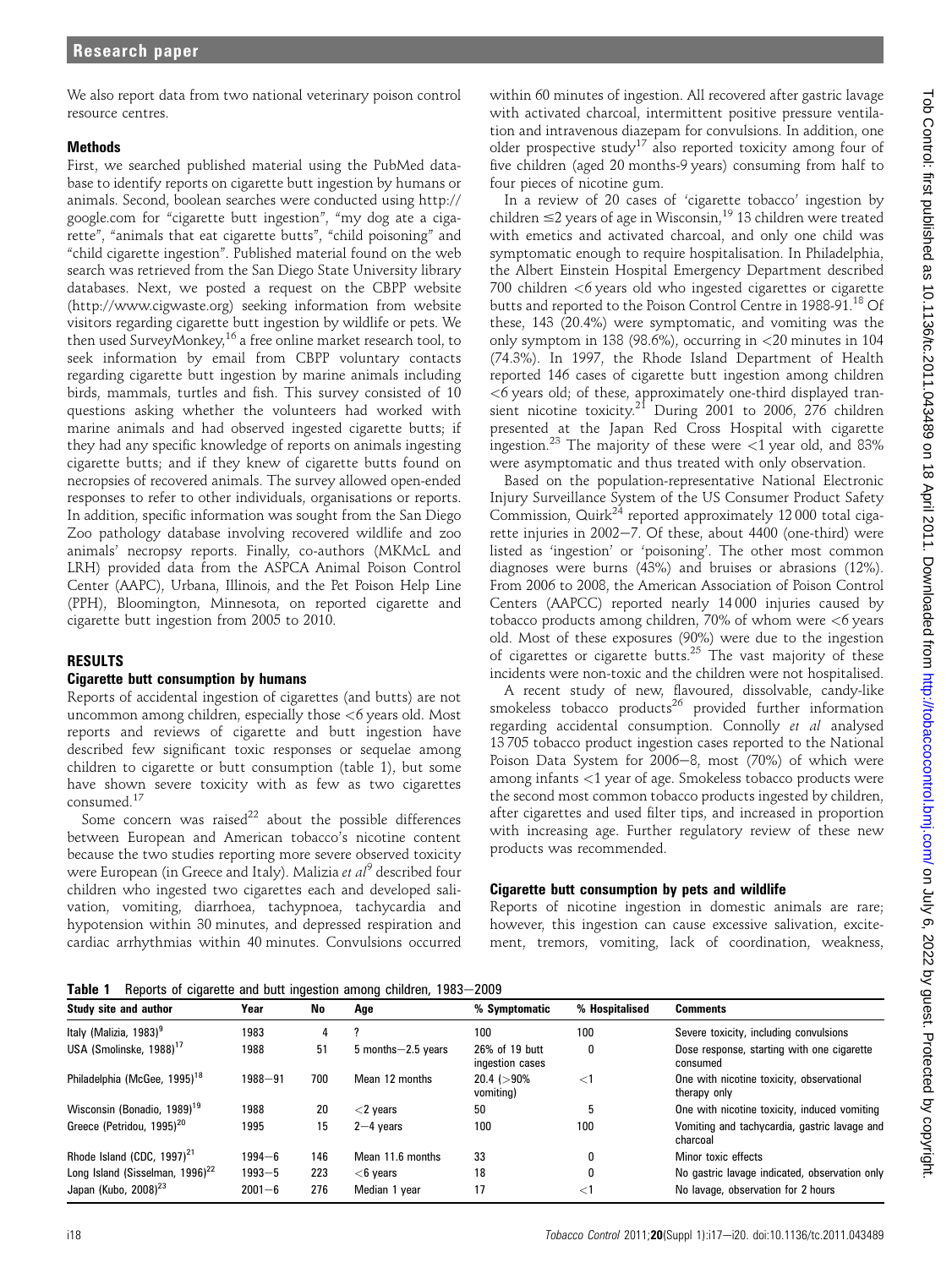| TANIA L        | neported cigarette and cigarette butt ingestions by domestic animals, OSA, 2003—TO |                                       |                      |                    |                           |                         |  |  |
|----------------|------------------------------------------------------------------------------------|---------------------------------------|----------------------|--------------------|---------------------------|-------------------------|--|--|
| <b>Species</b> | <b>Cigarette and butt</b><br>ingestion calls (n)                                   | No symptomatic<br>at time of call (%) | Age range<br>(years) | Weight range (kg)  | Dose range<br>$(mg/kg)$ + | <b>Mortality</b><br>(n) |  |  |
| Avian          |                                                                                    |                                       | $1 - 8$              | Unknown and 0.5 kg | 45                        | 0                       |  |  |
| Canine         | 801                                                                                | 363 (45.3)                            | $0.1 - 16$           | $2 - 105$ lb       | $0.08 - 142$              | 1‡                      |  |  |
| Caprine        | 2                                                                                  |                                       |                      | 27.1               | 11                        | 0                       |  |  |
| Feline         | 41                                                                                 | 11(26.8)                              | $0.1 - 15$           | $1.98 - 9.0$       | $1.69 - 170$              | 0                       |  |  |
| Rodent         |                                                                                    | 1(100)                                |                      | 0.5                | <b>Unknown</b>            | 0                       |  |  |
| Turtle         |                                                                                    | 1 (100)                               | 15                   | 3.6                | 1.9                       |                         |  |  |

Beported cigarette and cigarette butt ingestions by domestic animals, USA,  $2005-10*$ 

\*Sources: Pet Poison Help Line, Bloomington, MN and ASPCA Animal Poison Control Center, Urbana, IL.

+ASPCA data only.

zEuthanised case assessed by ASPCA veterinarian as doubtful owing to toxicity (time, findings and history not consistent with exposure).

convulsions, respiratory failure and even death.<sup>27</sup> <sup>28</sup> There are only anecdotal reports of wild animals (sea turtles) ingesting cigarettes butts.<sup>29</sup> No reports of cigarette butt ingestion were found on a review of the San Diego Zoo Necropsy Database (C Witte, personal communication 1 December 2010).

Over the period  $2005-10$ , the PPH and the APCC received calls on 801 cases of cigarette or butt ingestion among dogs, on 41 among cats and on six among other animal species (table 2). Animals ingesting multiple items other than cigarettes or butts or those in multi-animal households were excluded from the PPH database analysis. Follow-up data were unavailable on some of the ingestions from PPH, but most symptomatic cases involved gastrointestinal signs (primarily retching and vomiting) and neurological signs such irritability, lethargy or ataxia. Ingestion ranged from one cigarette or butt to an ashtray full of butts and a pack of cigarettes.

According to the APCC, in canine cases that were assessed by APCC staff as highly likely to be due to tobacco ingestion (time, clinical finding, history are sufficient and characteristic of a toxicosis from the agent) or medium likely (findings are characteristic, but historical and/or clinical data not completely available), 55% of patients had vomiting and 25% of patients were ataxic after ingestion. Other common signs included lethargy, tremors, hypersalivation and bradycardia. Ingestion ranged from one to 30 cigarette butts.

Only 14 responses were received from the SurveyMonkey procedure. Of these, none reported finding cigarette butt ingestion in a sick or dying animal. When asked "Do you see cigarette butt waste as a major environmental concern, and if so, why or why not," only four responded affirmatively. Selected openended responses included: "I see so much of it in our environment", "(concern) due to quantities and harm" and "During a two mile cardio walk I usually pick up over 100 of them, but I do not know the impact on wildlife".

#### **DISCUSSION**

This review suggests that cigarette butt consumption by small children and animals is a frequent source of concern and attention for poison control centres, parents and pet owners. The ubiquity of this waste should thus be a concern for policymakers who would seek to reduce the costs of dealing with tobacco ingestions for both parents and providers. We found that severe poisoning by cigarette butts among young children was rare but possible and that poison centres already emphasise the need to reduce the risk of poisoning by tobacco products.<sup>30</sup> It is clear that smokers must treat cigarette butts as toxic waste products and take more care in discarding them; children will mimic parental behaviour by putting these items into their mouths and sometime consume them in quantities sufficient to be toxic. It is also clear that new, flavoured tobacco products are a source of

concern for poisoning among small children because these products, unlike cigarette butts, are not foul tasting.

Veterinary reports of nicotine poisoning are uncommon, but domestic animals may consume them and show serious gastrointestinal, central nervous system and cardiovascular signs. Veterinary poison centre data may be further studied with regard to follow-up on reported exposures and outcomes of these exposures.

We have not yet been able to identify well-documented reports of cigarette butt consumption by wildlife. However, this does not mean that such consumption does not occur. On the other hand, cigarette and butt consumption among domestic animals is fairly common and of concern to pet owners. It would logically follow that wild animals might also be at risk of butt consumption in natural environments. Our brief email survey and web-based appeal for information were very limited by lack of structure, response and a non-representative sampling design.

Future survey research on knowledge, attitudes and practices involving cigarette butt waste should be conducted systematically, possibly through key informant surveys or even population-based surveys of smokers and non-smokers. There is substantial and growing evidence about the toxicity of cigarette butt leachates in aquatic environments, but more research is needed to ascertain specific toxic substances in cigarette butt leachates, their bioaccumulation potential and chemical markers of cigarette butt waste in natural settings.

Given the precautionary principle for environmental hazards, $31$  the potential harm to children, pets and wildlife caused by cigarette butt waste in the environment should be recognised. This concern might be addressed by holding accountable tobacco producers for costs incurred for medical care expenditures caused by butt consumption by children and animals and for mitigation of cigarette butt waste in the environment.<sup>32</sup>

Acknowledgements The authors are grateful to the Pet Poison Help Line, the ASPCA Animal Poison Control Center and the San Diego Zoo for providing access to their data on animal consumption of tobacco products.

Funding This research was funded by the California Tobacco-Related Diseases Research Program Grant #17IT-0014.

Competing interests None.

Contributors TEN conceived of this article, invited co-authors, supervised researchers involved, wrote the penultimate draft.

Provenance and peer review Not commissioned; not externally peer reviewed.

#### REFERENCES

1. Novotny TE, Lum K, Smith E, et al. Cigarettes butts and the case for an environmental policy on hazardous cigarette waste. Int J Environ Res Public Health  $2009:6:1691 - 705$